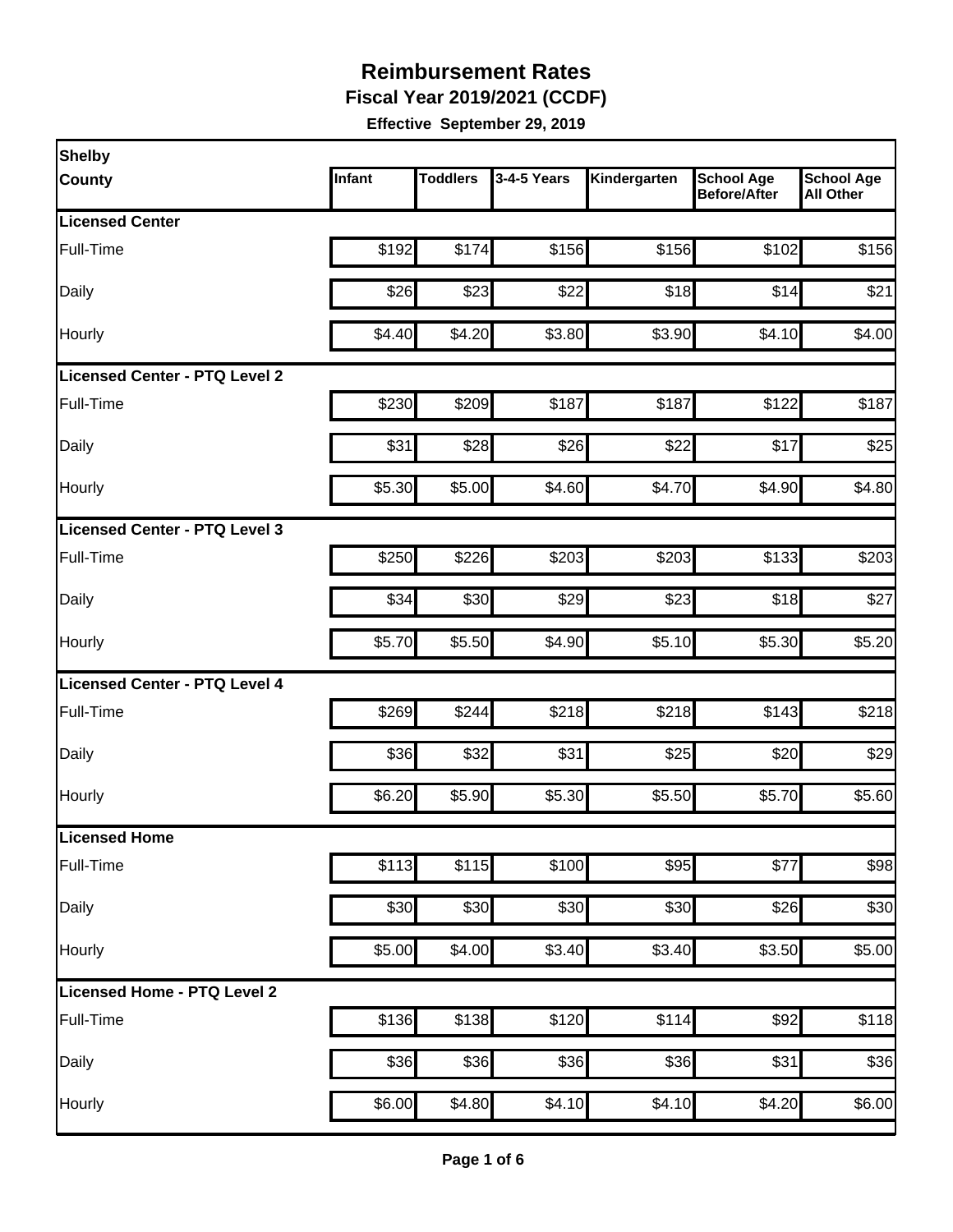**Fiscal Year 2019/2021 (CCDF)**

| Shelby                                   |        |                 |                  |                    |                                          |                                       |
|------------------------------------------|--------|-----------------|------------------|--------------------|------------------------------------------|---------------------------------------|
| County                                   | Infant | <b>Toddlers</b> | 3-4-5 Years      | Kindergarten       | <b>School Age</b><br><b>Before/After</b> | <b>School Age</b><br><b>All Other</b> |
| <b>Licensed Home - PTQ Level 3</b>       |        |                 |                  |                    |                                          |                                       |
| Full-Time                                | \$147  | \$150           | \$130            | \$124              | \$100                                    | \$127                                 |
| Daily                                    | \$39   | \$39            | \$39             | \$39               | \$34                                     | \$39                                  |
| Hourly                                   | \$6.50 | \$5.20          | \$4.40           | \$4.40             | \$4.60                                   | \$6.50                                |
| Licensed Home - PTQ Level 4              |        |                 |                  |                    |                                          |                                       |
| Full-Time                                | \$158  | \$161           | \$140            | \$133              | \$108                                    | \$137                                 |
| Daily                                    | \$42   | \$42            | \$42             | \$42               | \$36                                     | \$42                                  |
| Hourly                                   | \$7.00 | \$5.60          | \$4.80           | \$4.80             | \$4.90                                   | \$7.00                                |
| <b>Registered Ministry</b>               |        |                 |                  |                    |                                          |                                       |
| Full-Time                                | \$107  | \$106           | \$86             | \$79               | \$62                                     | \$60                                  |
| Daily                                    | \$22   | \$21            | \$19             | \$18               | \$14                                     | \$17                                  |
| Hourly                                   | \$3.10 | \$3.00          | \$2.90           | \$2.90             | \$2.90                                   | \$2.90                                |
| <b>Registered Ministry - PTQ Level 1</b> |        |                 |                  |                    |                                          |                                       |
| Full-Time                                | \$150  | \$140           | \$121            | \$118              | \$82                                     | \$108                                 |
| Daily                                    | \$24   | \$22            | \$21             | \$18               | \$14                                     | \$19                                  |
| Hourly                                   | \$3.80 | \$3.60          | \$3.40           | \$3.40             | \$3.50                                   | \$3.50                                |
| <b>Registered Ministry - PTQ Level 2</b> |        |                 |                  |                    |                                          |                                       |
| Full-Time                                | \$230  | \$209           | \$187            | \$187              | \$122                                    | \$187                                 |
| Daily                                    | \$31   | \$28            | $\overline{$}26$ | \$22               | \$17                                     | \$25                                  |
| Hourly                                   | \$5.30 | \$5.00          | \$4.60           | \$4.70             | \$4.90                                   | \$4.80                                |
| <b>Registered Ministry - PTQ Level 3</b> |        |                 |                  |                    |                                          |                                       |
| Full-Time                                | \$250  | \$226           | \$203            | \$203              | \$133                                    | \$203                                 |
| Daily                                    | \$34   | \$30            | \$29             | \$23               | \$18                                     | \$27                                  |
| Hourly                                   | \$5.70 | \$5.50          | \$4.90           | $\overline{$}5.10$ | \$5.30                                   | \$5.20                                |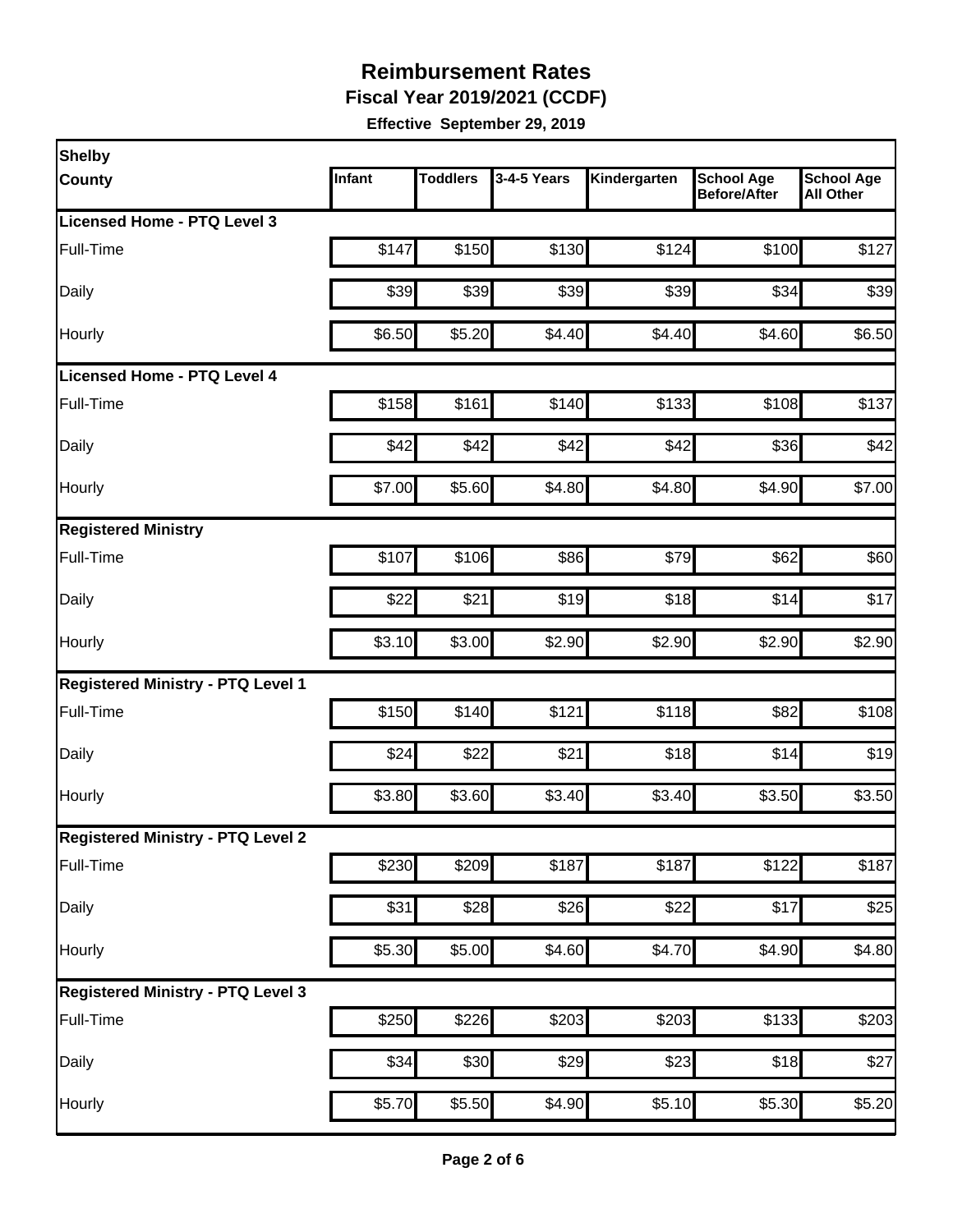**Fiscal Year 2019/2021 (CCDF)**

| Shelby                                   |        |                 |             |              |                                          |                                       |
|------------------------------------------|--------|-----------------|-------------|--------------|------------------------------------------|---------------------------------------|
| County                                   | Infant | <b>Toddlers</b> | 3-4-5 Years | Kindergarten | <b>School Age</b><br><b>Before/After</b> | <b>School Age</b><br><b>All Other</b> |
| <b>Registered Ministry - PTQ Level 4</b> |        |                 |             |              |                                          |                                       |
| Full-Time                                | \$269  | \$244           | \$218       | \$218        | \$143                                    | \$218                                 |
| Daily                                    | \$36   | \$32            | \$31        | \$25         | \$20                                     | \$29                                  |
| Hourly                                   | \$6.20 | \$5.90          | \$5.30      | \$5.50       | \$5.70                                   | \$5.60                                |
| <b>Exempt Center</b>                     |        |                 |             |              |                                          |                                       |
| Full-Time                                | \$107  | \$106           | \$86        | \$79         | \$62                                     | \$60                                  |
| Daily                                    | \$22   | \$21            | \$19        | \$18         | \$14                                     | \$17                                  |
| Hourly                                   | \$3.10 | \$3.00          | \$2.90      | \$2.90       | \$2.90                                   | \$2.90                                |
| <b>Accredited Exempt Center</b>          |        |                 |             |              |                                          |                                       |
| Full-Time                                | \$182  | \$165           | \$146       | \$146        | \$110                                    | \$146                                 |
| Daily                                    | \$29   | \$25            | \$24        | \$20         | \$15                                     | \$23                                  |
| Hourly                                   | \$4.80 | \$4.60          | \$4.20      | \$4.30       | \$4.50                                   | \$4.40                                |
| <b>Exempt Home</b>                       |        |                 |             |              |                                          |                                       |
| Full-Time                                | \$90   | \$79            | \$77        | \$76         | \$62                                     | \$76                                  |
| Daily                                    | \$22   | \$21            | \$20        | \$17         | \$15                                     | \$20                                  |
| Hourly                                   | \$3.70 | \$3.20          | \$3.20      | \$3.20       | \$2.20                                   | \$3.20                                |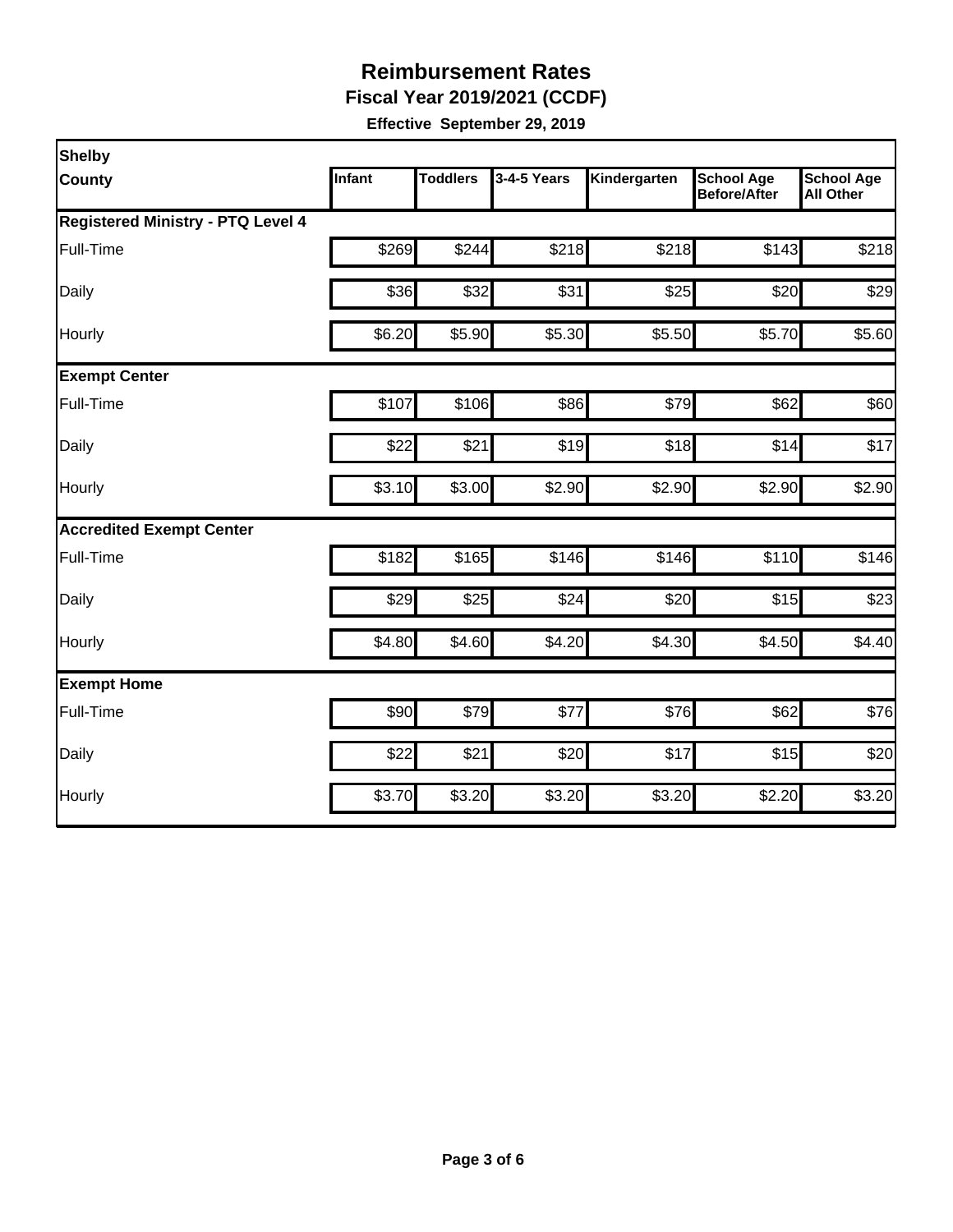#### **School Year 2019/2021 (OMW Pre-K) Reimbursement Rates**

| Shelby                            |        |                 |             |              |                                          |                                       |
|-----------------------------------|--------|-----------------|-------------|--------------|------------------------------------------|---------------------------------------|
| <b>County</b>                     | Infant | <b>Toddlers</b> | 3-4-5 Years | Kindergarten | <b>School Age</b><br><b>Before/After</b> | <b>School Age</b><br><b>All Other</b> |
| Licensed Center - PTQ Level 3     |        |                 |             |              |                                          |                                       |
| Full-Time                         |        |                 | \$223.30    |              |                                          |                                       |
| Daily                             |        |                 |             |              |                                          |                                       |
| Hourly                            |        |                 |             |              |                                          |                                       |
| Licensed Center - PTQ Level 4     |        |                 |             |              |                                          |                                       |
| Full-Time                         |        |                 | \$239.80    |              |                                          |                                       |
| Daily                             |        |                 |             |              |                                          |                                       |
| Hourly                            |        |                 |             |              |                                          |                                       |
| Licensed Home - PTQ Level 3       |        |                 |             |              |                                          |                                       |
| Full-Time                         |        |                 | \$143.00    |              |                                          |                                       |
| Daily                             |        |                 |             |              |                                          |                                       |
| Hourly                            |        |                 |             |              |                                          |                                       |
| Licensed Home - PTQ Level 4       |        |                 |             |              |                                          |                                       |
| Full-Time                         |        |                 | \$154.00    |              |                                          |                                       |
| Daily                             |        |                 |             |              |                                          |                                       |
| Hourly                            |        |                 |             |              |                                          |                                       |
| VCP Ministry - PTQ Level 0        |        |                 |             |              |                                          |                                       |
| Full-Time                         |        |                 | \$94.60     |              |                                          |                                       |
| Daily                             |        |                 |             |              |                                          |                                       |
| Hourly                            |        |                 |             |              |                                          |                                       |
| <b>VCP Ministry - PTQ Level 3</b> |        |                 |             |              |                                          |                                       |
| Full-Time                         |        |                 | \$223.30    |              |                                          |                                       |
| Daily                             |        |                 |             |              |                                          |                                       |
| Hourly                            |        |                 |             |              |                                          |                                       |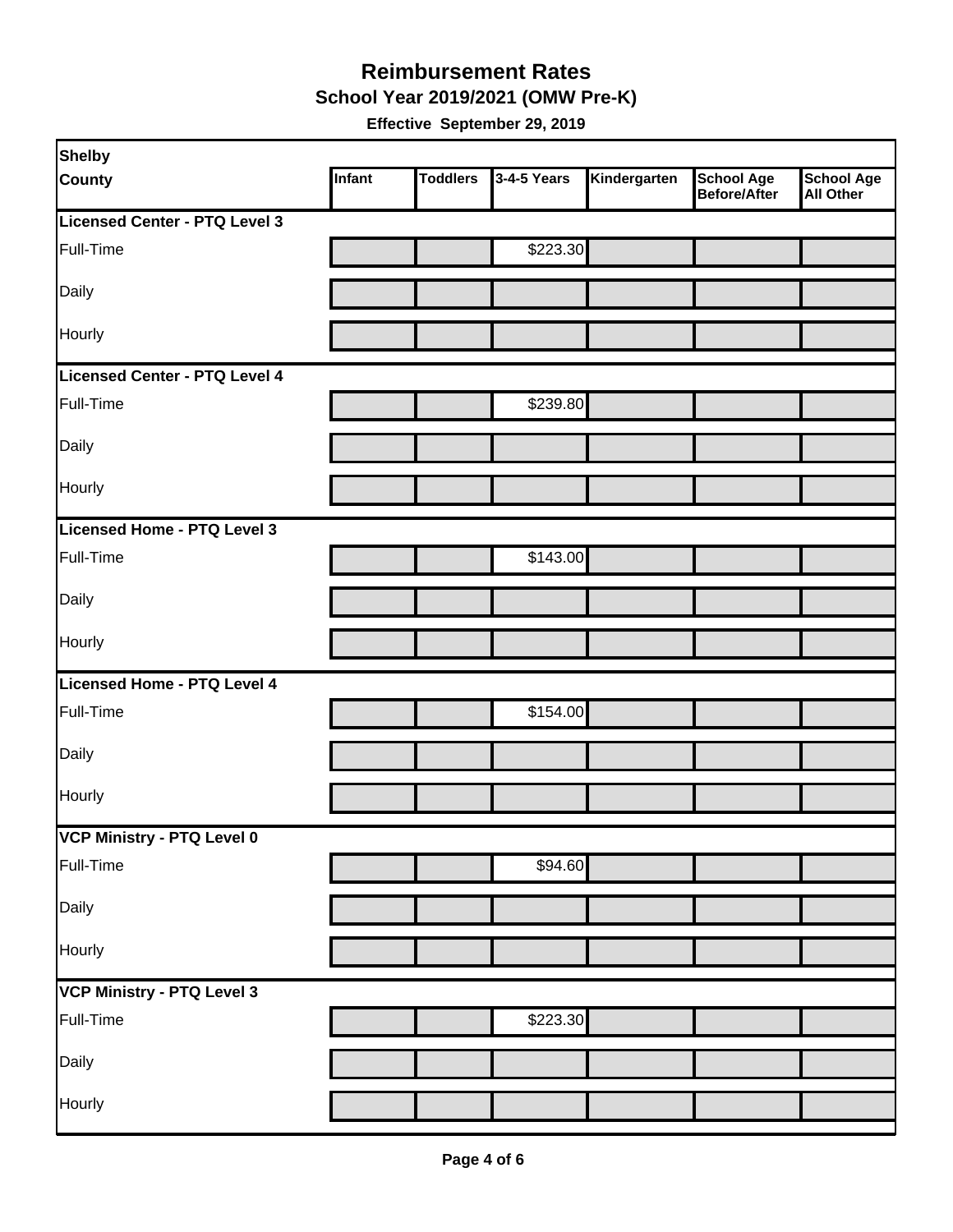**School Year 2019/2021 (OMW Pre-K)**

| Shelby                                  |        |                 |             |              |                                          |                                       |  |
|-----------------------------------------|--------|-----------------|-------------|--------------|------------------------------------------|---------------------------------------|--|
| <b>County</b>                           | Infant | <b>Toddlers</b> | 3-4-5 Years | Kindergarten | <b>School Age</b><br><b>Before/After</b> | <b>School Age</b><br><b>All Other</b> |  |
| <b>VCP Ministry - PTQ Level 4</b>       |        |                 |             |              |                                          |                                       |  |
| Full-Time                               |        |                 | \$239.80    |              |                                          |                                       |  |
| Daily                                   |        |                 |             |              |                                          |                                       |  |
| Hourly                                  |        |                 |             |              |                                          |                                       |  |
| Private Accredited School - PTQ Level 0 |        |                 |             |              |                                          |                                       |  |
| Full-Time                               |        |                 | \$171.60    |              |                                          |                                       |  |
| Daily                                   |        |                 |             |              |                                          |                                       |  |
| Hourly                                  |        |                 |             |              |                                          |                                       |  |
| Private Accredited School - PTQ Level 1 |        |                 |             |              |                                          |                                       |  |
| Full-Time                               |        |                 | \$171.60    |              |                                          |                                       |  |
| Daily                                   |        |                 |             |              |                                          |                                       |  |
| Hourly                                  |        |                 |             |              |                                          |                                       |  |
| Private Accredited School - PTQ Level 2 |        |                 |             |              |                                          |                                       |  |
| Full-Time                               |        |                 | \$205.70    |              |                                          |                                       |  |
| Daily                                   |        |                 |             |              |                                          |                                       |  |
| Hourly                                  |        |                 |             |              |                                          |                                       |  |
| Private Accredited School - PTQ Level 3 |        |                 |             |              |                                          |                                       |  |
| Full-Time                               |        |                 | \$223.30    |              |                                          |                                       |  |
| Daily                                   |        |                 |             |              |                                          |                                       |  |
| Hourly                                  |        |                 |             |              |                                          |                                       |  |
| Private Accredited School - PTQ Level 4 |        |                 |             |              |                                          |                                       |  |
| Full-Time                               |        |                 | \$239.80    |              |                                          |                                       |  |
| Daily                                   |        |                 |             |              |                                          |                                       |  |
| Hourly                                  |        |                 |             |              |                                          |                                       |  |